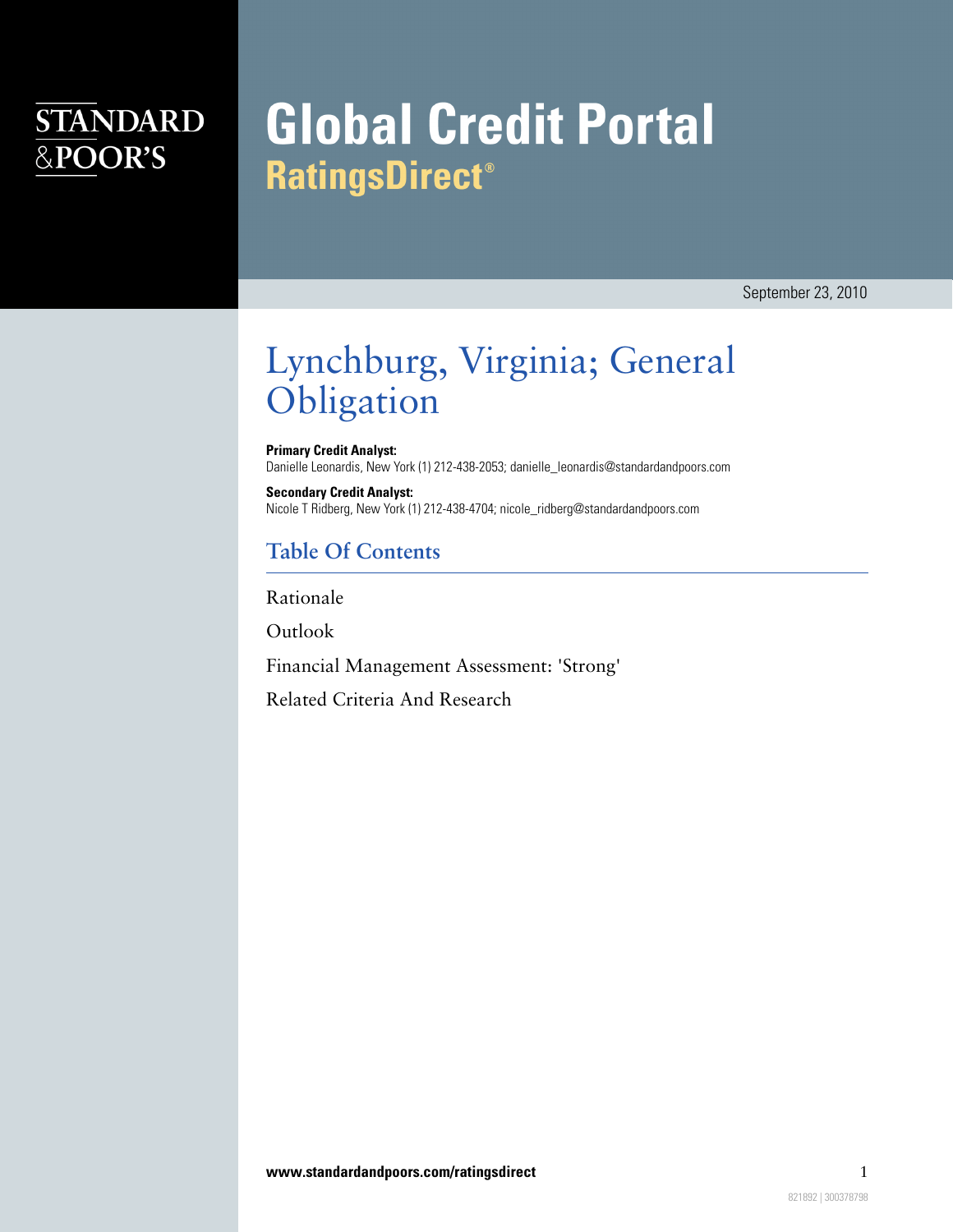## Lynchburg, Virginia; General Obligation

| <b>Credit Profile</b>                                              |                  |            |  |  |
|--------------------------------------------------------------------|------------------|------------|--|--|
| US\$23.925 mil GO rfdg bnds ser 2010 dtd 10/21/2010 due 12/01/2031 |                  |            |  |  |
| Long Term Rating                                                   | AA+/Stable       | <b>New</b> |  |  |
| Lynchburg                                                          |                  |            |  |  |
| Long Term Rating                                                   | AA+/Stable       | Upgraded   |  |  |
| <b>Lynchburg GO</b>                                                |                  |            |  |  |
| <b>Unenhanced Rating</b>                                           | AA+(SPUR)/Stable | Upgraded   |  |  |
| Many issues are enhanced by bond insurance.                        |                  |            |  |  |

### <span id="page-1-0"></span>**Rationale**

Standard & Poor's Ratings Services raised its long-term rating and underlying rating (SPUR) on Lynchburg, Va.'s general obligation (GO) debt one notch to 'AA+' from 'AA' based on the city's ongoing economic development and redevelopment, which continues to diversify the economy and expand the property tax base.

We have also factored the city's historically solid financial position with very strong reserves, which has remained constant through various economic cycles, into the upgrade. The outlook is stable.

Standard & Poor's also assigned its 'AA+' long-term rating, and stable outlook, to the city's series 2010 GO public improvement refunding bonds.

In our opinion, the rating reflects the city's:

- Mature, yet still-growing, economy that anchors a four-county central Virginia economy;
- Consistent property tax base growth, resulting from regular expansions of the commercial, industrial, and retail sectors;
- Strong financial position with very strong reserves;
- Strong management policies; and
- Moderate debt burden on a per capita basis and a manageable capital improvement plan (CIP) with a sizable pay-as-you-go component.

The city's adequate wealth and income indicators offset these strengths.

The city's full faith and credit GO pledge secures the bonds. Officials plan to use bond proceeds from this issue to refund portions of the city's series 2001, 2003A, and 2004 GO bonds outstanding for a net present value savings of more than 5%.

Lynchburg, with a population estimate of 69,146, is in central Virginia, approximately 57 miles east of Roanoke, Va. ('AA' GO debt rating). The 50-square-mile city has long served as the employment and retail base of the four-county region in which it is situated. This broader Lynchburg metropolitan statistical area economy, with a population of about 243,700, continues to experience steady growth and diversification. Health care services is the leading employment sector (18% of total), followed by the manufacturing and trade, government, and accommodation and food service sectors with each accounting for at least 10% of total employment. Within the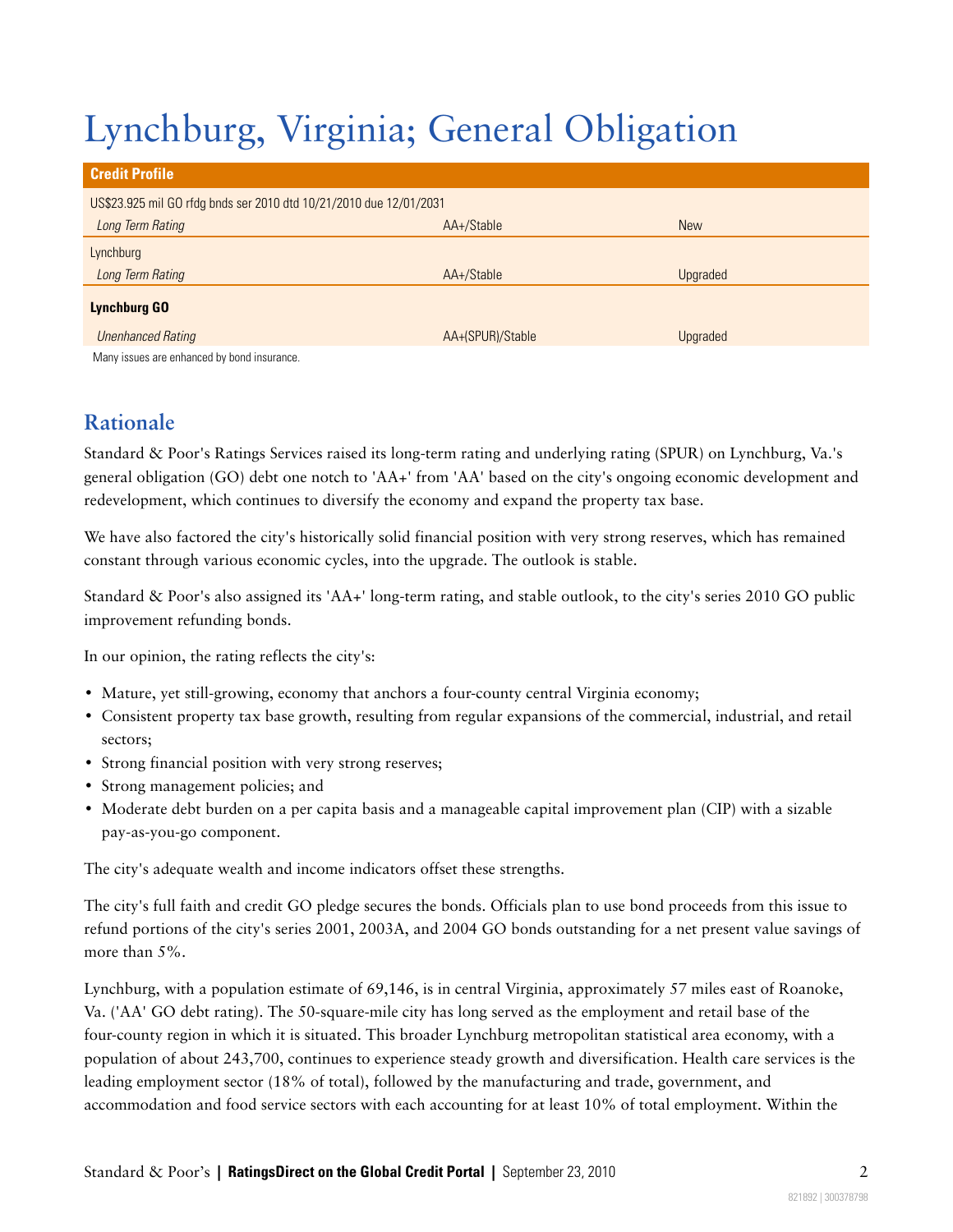city, health services, higher education, engineering, and retail services have driven employment growth and development. City unemployment has historically been above the commonwealth's rate yet slightly below the nation's rate. Despite a spike to 9.6% in July 2010, unemployment remains in-line with historical trends.

Centra Health Systems is the city's leading employer with more than 5,300 employees. Centra owns both Virginia Baptist (317 beds) and Lynchburg General (270), which have both received national recognition; the latter recently opened its regional outpatient cancer treatment center. The city also has a sizable and growing engineering employment sector. Areva NP North America -- the world's leading nuclear power plant designer, manufacturer, and service provider -- has 2,046 employees in the Lynchburg area. Although Areva has put its \$25 million planned expansion on hold, it is continuing with its plans to add 500 engineer jobs to the city by 2011. Furthermore, Babcock & Wilcox Co. Technologies, a nuclear components manufacturer, has two of its four main subsidiaries headquartered in the city, employing 2,200 in the area. Liberty University, the city's second leading employer with 3,171 employees, continues to grow and carry on with its ongoing renovations. In addition to Liberty University, there are five other higher education institutions in the city with a total student enrollment of 19,292, or 25.5% of the city's population.

The city's property tax base continues to experience steady growth. Total assessed value (AV) reached \$5.69 billion in fiscal 2010, a 4.12% increase from the previous year and 6.70% from fiscal 2008, at which time the city had its last property revaluation that resulted in an 18.40% AV increase from fiscal 2007. We consider the city's market value per capita to be a strong \$79,136. Leading taxpayers account for a diverse 7.7% of total AV. Despite recent residential and commercial growth in the city, wealth and income indicators remain adequate with median household effective buying income at 64% of the commonwealth average and 73% of the national average. Given the sizable student population, however, these numbers might be somewhat understated.

The city's financial position remains strong with very strong reserves. The city closed fiscal 2009 with a \$2.6 million operating surplus, net of transfers. Transfers in included revenues from the sale of a landfill while transfers out included sizable amounts into the capital projects fund. The city closed fiscal 2009 with a total general fund balance of \$37.18 million, or a very strong 24.7% of expenditures, 24.2% of which was unreserved. The undesignated general fund balance totaled \$24.48 million, or a still-very-strong 15.76% of revenues and 16.30% of expenditures, above the city's formal policy of maintaining 10.00% of revenues. Since fiscal 2001, the undesignated general fund balance has averaged a very strong 15.5% of revenues.

Due to certain revenues exceeding budgeted levels and ongoing expenditure controls, management is projecting fiscal 2010 to close with another healthy operating surplus, increasing the undesignated general fund balance to \$30.15 million, or 19.2% of revenues. The city, however, plans to transfer roughly \$8 million into the capital project fund to finance ongoing city improvements.

The adopted fiscal 2011 budget totals \$162.3 million and includes the use of \$8.5 million of fund balance; it, however, does not include a property tax rate increase. Although the budget has the undesignated fund balance at 10.1% of revenues, the city has established a debt service reserve fund of \$1.072 million. Officials, again, plan to transfer anywhere from \$8 million-\$9 million of reserves into the capital fund in fiscal 2011 for capital projects.

Standard & Poor's considers Lynchburg's management practices "strong" under its Financial Management Assessment (FMA) methodology, indicating practices are strong, well embedded, and likely sustainable.

The city's overall debt burden remains a moderate \$2,022 per capita, or a low 2.6% of market value. In fiscal 2009,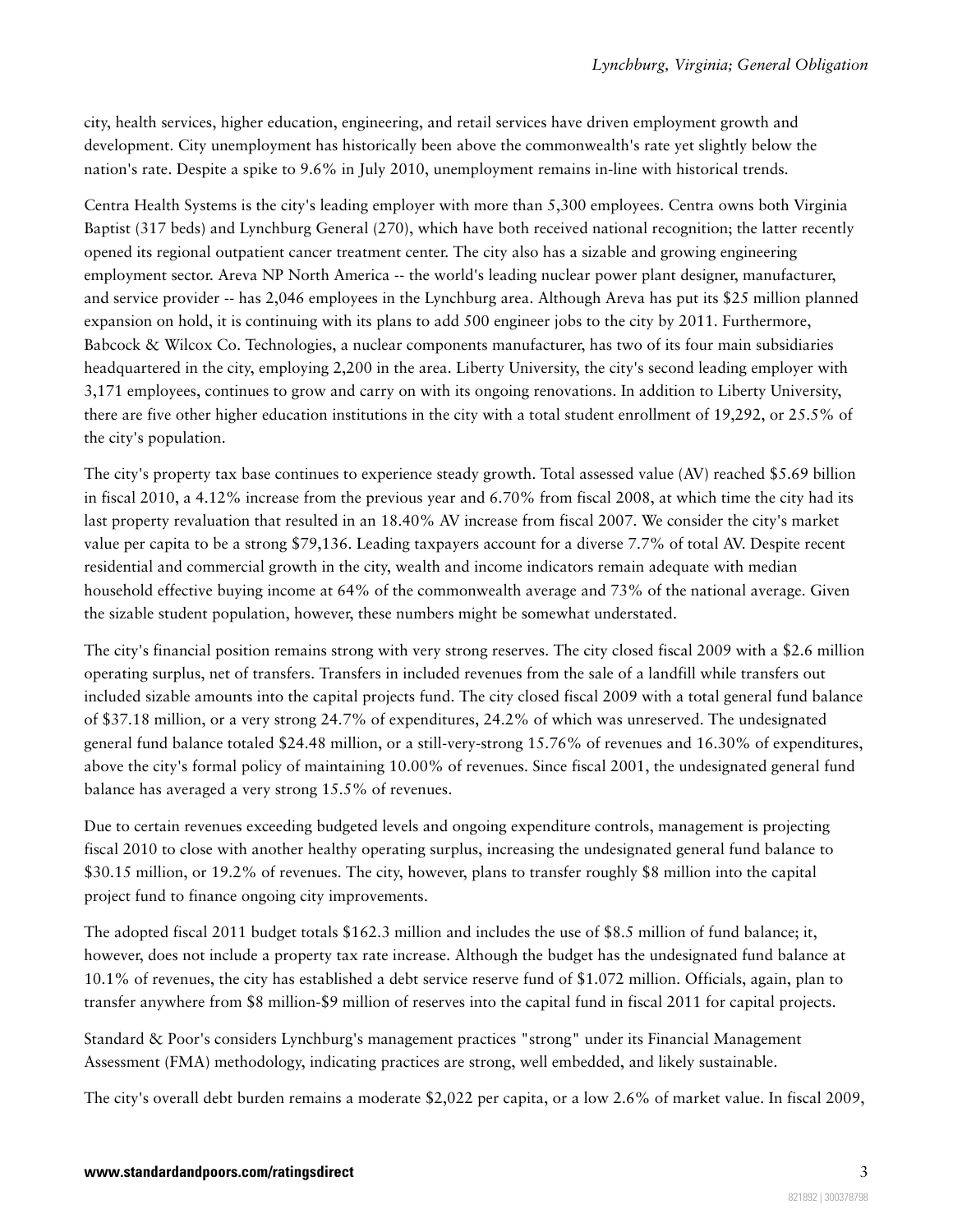debt service carrying charges were a moderate 8% of general fund expenditures. Amortization of debt, however, is faster than average with officials planning to retire 63% of principal over 10 years and 95% over 20 years.

The city's CIP for fiscals 2011-2015 consists of roughly \$64.360 million of general city and school projects and roughly \$94.700 million of utilities (water and sewer and airport) projects for a total of about \$159.075 million. Funding for these projects includes internal financing (41% of the CIP), followed by Virginia Clean Water Revolving Fund loans (31%) and additional debt issuance (26%). The city continues to meet its special order requirement of combined sewer overflow program and ongoing projects that require the complete separation of storm water and sewer systems. The estimated work for the remainder of the combined sewer overflow separation in 2011 dollars is \$326 million over the next 25-30 years. Sewer projects in the current CIP total \$62.95 million. Furthermore, the city also received a federal stimulus loan of \$19.1 million to date to pay for combined sewer overflow projects previously budgeted for in the CIP. The city plans to issue additional debt within the next year for ongoing capital needs.

#### <span id="page-3-0"></span>**Outlook**

The stable outlook reflects the growing and diversifying local economy that anchors the larger metropolitan area economy and employment base and the city's historically sound financial position with very strong reserves, which officials use to finance a portion of city capital projects consistently, keeping debt at low levels. In addition, the stable outlook reflects Standard & Poor's expectation that reserves will likely continue to remain at current levels.

#### <span id="page-3-1"></span>**Financial Management Assessment: 'Strong'**

Standard & Poor's considers Lynchburg's management practices "strong" under its FMA methodology, indicating practices are strong, well embedded, and likely sustainable.

Lynchburg's fiscal and debt practices are based on a series of comprehensive policies adopted by the city in 1999 and strengthened recently as part of a regular review process. The city uses five-year historical trend analysis, commonwealth and federal estimates and data projections, and economic forecasts to develop its annual revenue and expenditure assumptions. Management monitors the budget through formal processes, and it tracks revenues and expenditures daily and makes monthly reports on the results to the city council based on adopted policy. In mid-March, the city's financial management team makes formal recommendations for budget adjustments to the city council based on budgeted numbers compared to actual results.

A six-year CIP serves as the basis for annual capital appropriations and debt financing requirements; management updates the CIP annually with identified funding sources. The city has comprehensive formal debt management policies that it adheres to in planning and addressing its capital needs, including:

- A policy that limits the city's debt service-to-budget to 10.0% of budgeted general expenditures,
- A limit on total debt to 4.5% of full market value,
- A principal amortization target of 60% over 10 years, and
- The city's pay-as-you-go appropriations of at least 10% of the annual CIP.

The city has its own investment policy that it reviews annually with regular quarterly reporting to the city manager and city council. The city recently adjusted and strengthened its long-adopted reserve policy, which calls for the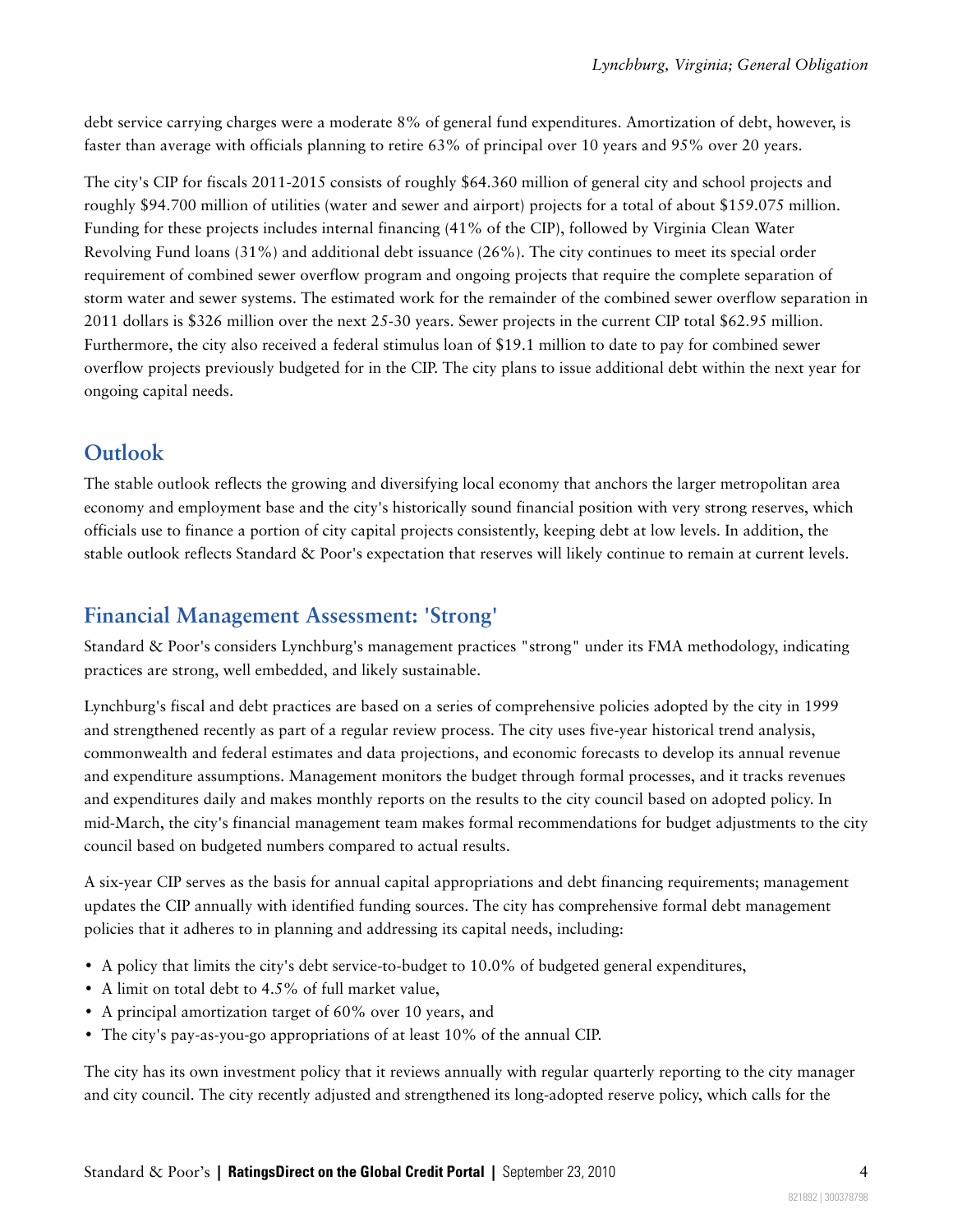<span id="page-4-0"></span>maintenance of undesignated general fund balance at 10% of operating revenues.

### **Related Criteria And Research**

USPF Criteria: GO Debt, Oct. 12, 2006

| Lynchburg, Virginia                                                        |           |           |           |  |
|----------------------------------------------------------------------------|-----------|-----------|-----------|--|
| <b>Economic statistics</b>                                                 |           |           |           |  |
| Population                                                                 | 71,881    |           |           |  |
| Median household EBI, % of U.S.                                            | 73.0      |           |           |  |
| Per capita EBI, % of U.S.                                                  | 75.0      |           |           |  |
| Total market value per capita (\$)                                         | 79,136    |           |           |  |
| Net direct debt (\$000s)                                                   | 145,315   |           |           |  |
| Net direct debt per capita (\$)                                            |           |           |           |  |
| Net direct debt, % of market value                                         | 2.6       |           |           |  |
| Assessed value (\$000s)                                                    | 5,688,408 |           |           |  |
| Market value (\$000s)                                                      | 5,688,408 |           |           |  |
| EBI -- Effective buying income. Population and income -- Source: Claritas. |           |           |           |  |
| <b>Financial statistics (fiscal year-end)</b>                              | 6/30/2009 | 6/30/2008 | 6/30/2007 |  |
| General fund balance (\$000s)                                              | 37,180    | 34,565    | 32,777    |  |
| General fund balance, % of general fund expenditures                       | 24.7      | 24.1      | 24.2      |  |
| Unreserved fund balance (\$000s)                                           | 36,459    | 32,158    | 31,541    |  |
| Unreserved fund balance, % of general fund expenditures                    | 24.2      | 22.4      | 23.3      |  |
| Total general fund expenditures (\$000s)                                   | 150,534   | 143,550   | 135,314   |  |
| Total general fund expenditures -- one-year change (%)                     | 4.9       | 6.1       | (3.9)     |  |
| Total general fund revenues (\$000s)                                       | 155,371   | 156,442   | 146,110   |  |
| Total general fund revenues -- one-year change (%)                         | (0.7)     | 7.1       | 0.2       |  |